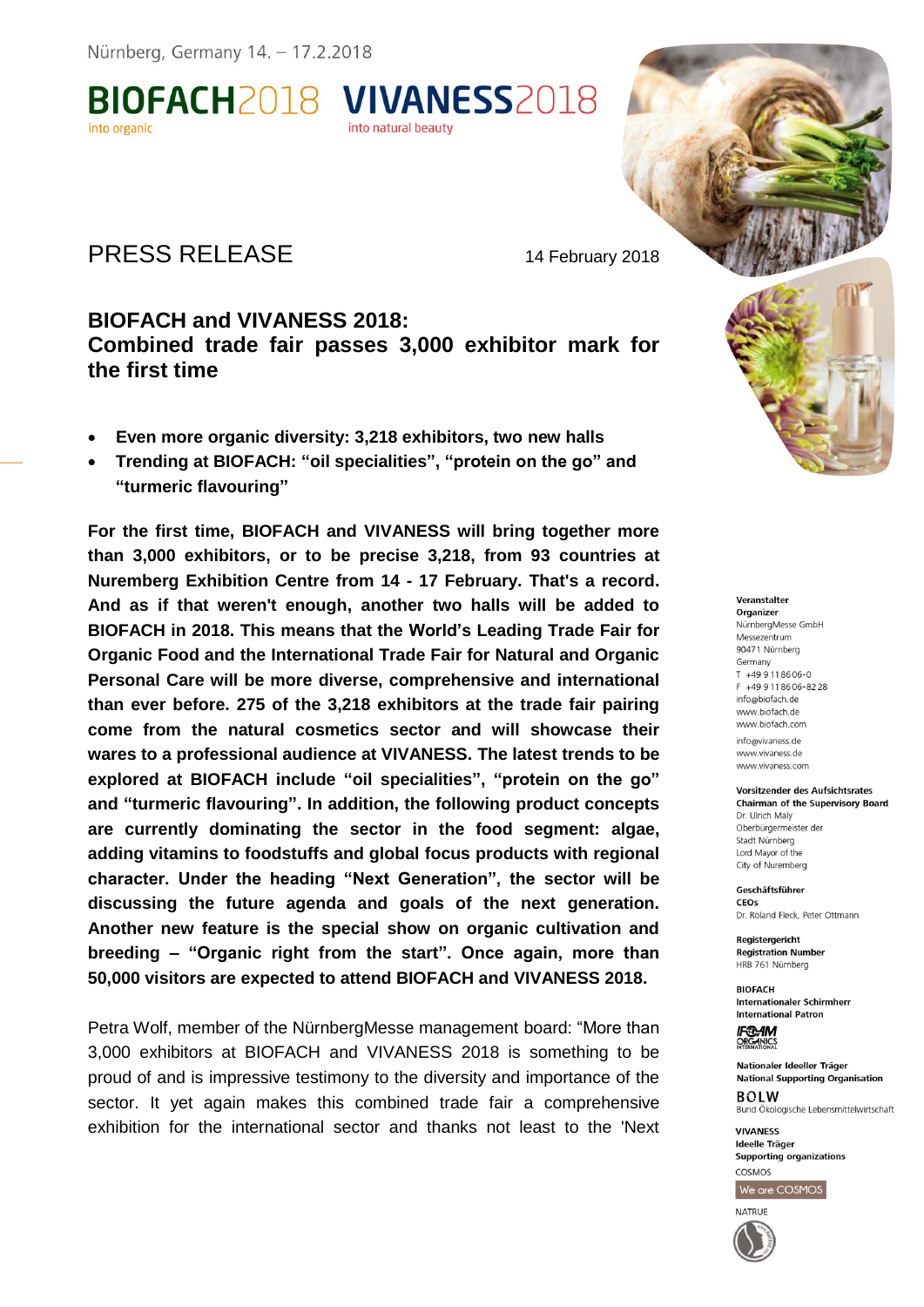# BIOFACH2018 VIVANESS2018 into natural beauty

Generation' focus and the new special show on organic cultivation and breeding it is also a dialogue forum for all issues affecting the future of the organic movement. This is where the organic community really does come together! This time we will be welcoming as newcomers Myanmar and Togo, which will make their debut at BIOFACH. New additions to VIVANESS are South Korea, Belarus, Bosnia and Herzegovina, Luxembourg and Senegal. We wish all our exhibitors and visitors a successful trade fair and an inspiring global sector gathering!"

#### **Exhibition trends for organic foodies and natural beauties**

In 2018, trade visitors on a tour of discovery through the leading international fair for organic food can look forward to more than 700 new products at the BIOFACH Novelty Stand alone. Including the new products featured at VIVANESS, this results in almost 900 innovations at the two novelty stands at the joint exhibition.

For the first time in 2018, the BIOFACH Novelty Stand will be located in Hall 8. Trends in 2018 include oil specialities, "protein on the go", and turmeric flavouring, as well as algae, adding vitamins to food and global focus products with regional character. This includes, for example, quinoa flour from Germany, whose original region of origin is the Andes. For all products featured at the BIOFACH and VIVANESS novelty stands please go to: www.biofach.de/noveltystand and www.vivaness.de/noveltystand.

#### **BIOFACH = worldwide organic diversity**

Food and trend scouts will find a wealth of inspiring innovations and impressive products in organic quality not just at the Novelty Stand but also at the Pavilion for Young Innovative Companies, which is funded by the BMWI (German Federal Ministry for Economic Affairs and Energy) (www.biofach.de/en/newcomer) and features 25 "newcomers", as well as at the three "Experience the Worlds of OLIVE OIL (www.biofach.de/oliveoil), VEGAN (www.biofach.de/en/vegan) and WINE" (www.biofach.de/wine). At the world-leading trade fair in 2018 you can discover, for example, more than 1,200 exhibitors showcasing vegan products, more than 200 with olive oil specialities and 129 with organically produced wine.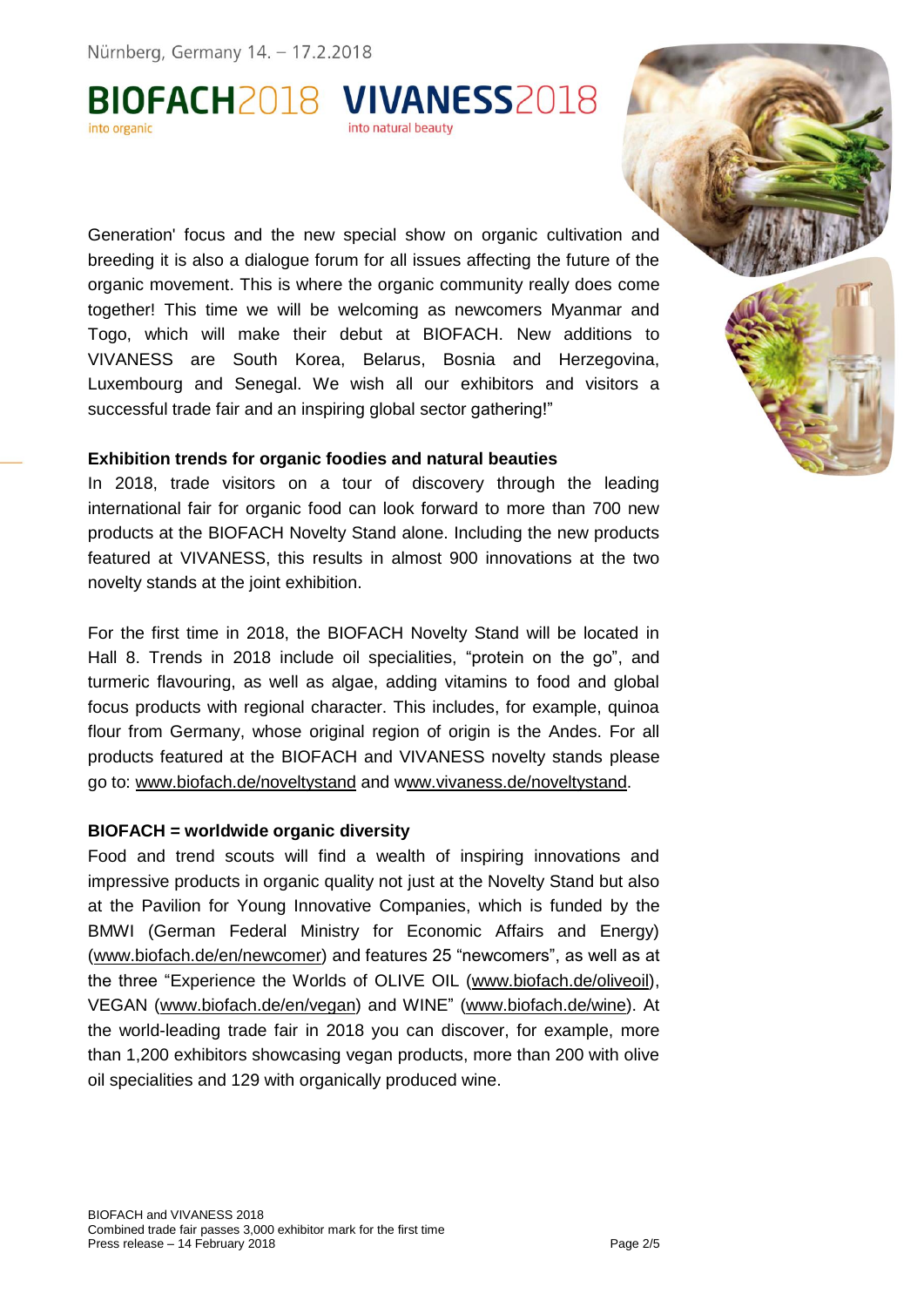#### BIOFACH2018 VIVANESS2018 into organic into natural beauty

There are also plenty of awards to be won yet again in 2018, such as the Best New Product Awards on Friday, 16.02. at 13:00 (VIVANESS, hall 7A-655) and 14:00 (BIOFACH, hall 8-505), and once again the OLIVE OIL AWARD (16.02. at 15:00, hall 4-149). On Thursday, 15 February, at 15:00 in hall 7-841, the winners of this year's international organic wine award MUNDUS VINI BIOFACH can look forward to receiving their accolades.

#### **VIVANESS 2018: The future of cosmetics is "green"**

At VIVANESS 2018 the growth market in natural and organic cosmetics will not just be showcasing numerous innovations but its "new kids on the block" are also well represented, with 10 exhibitors at the government-funded Pavilion for Young Innovative Companies (www.vivaness.de/en/newcomer) and 23 international start-ups and newcomers on the special display area Breeze (www.vivaness.de/en/breeze). A new feature of the International Trade Fair for Natural and Organic Personal Care, which offers products from a total of 275 exhibitors from 40 countries, is the "Let's talk VIVANESS" format.

### **"Next Generation": Future agenda of the next generation under the spotlight**

At BIOFACH 2018, the organic sector will be discussing the future agenda and goals of the next generation of organic producers under the heading "Next Generation", primarily but not just at the congress. The range of content for this focus area, which is being organised together with the event's international patron IFOAM – Organics International and national supporting organization BÖLW (German Federation of Organic Food Producers), covers the political agenda of the new generation, succession management, and trends in the start-up segment and in civil society in general. There will also be a dialogue on what conclusions the young generation will draw for their future plans and communication from the programmes and strategies discussed over the last few days.

But this year, the BIOFACH Congress is not just focusing on the next generation. The largest international sector and knowledge forum offers this year's participants around 150 inspiring sessions distributed over the five forums BIOFACH, Specialist Retail (Fachhandel, in German only), Sustainability, Politics and Science as well as in the VIVANESS Congress and a series of exhibitor presentations.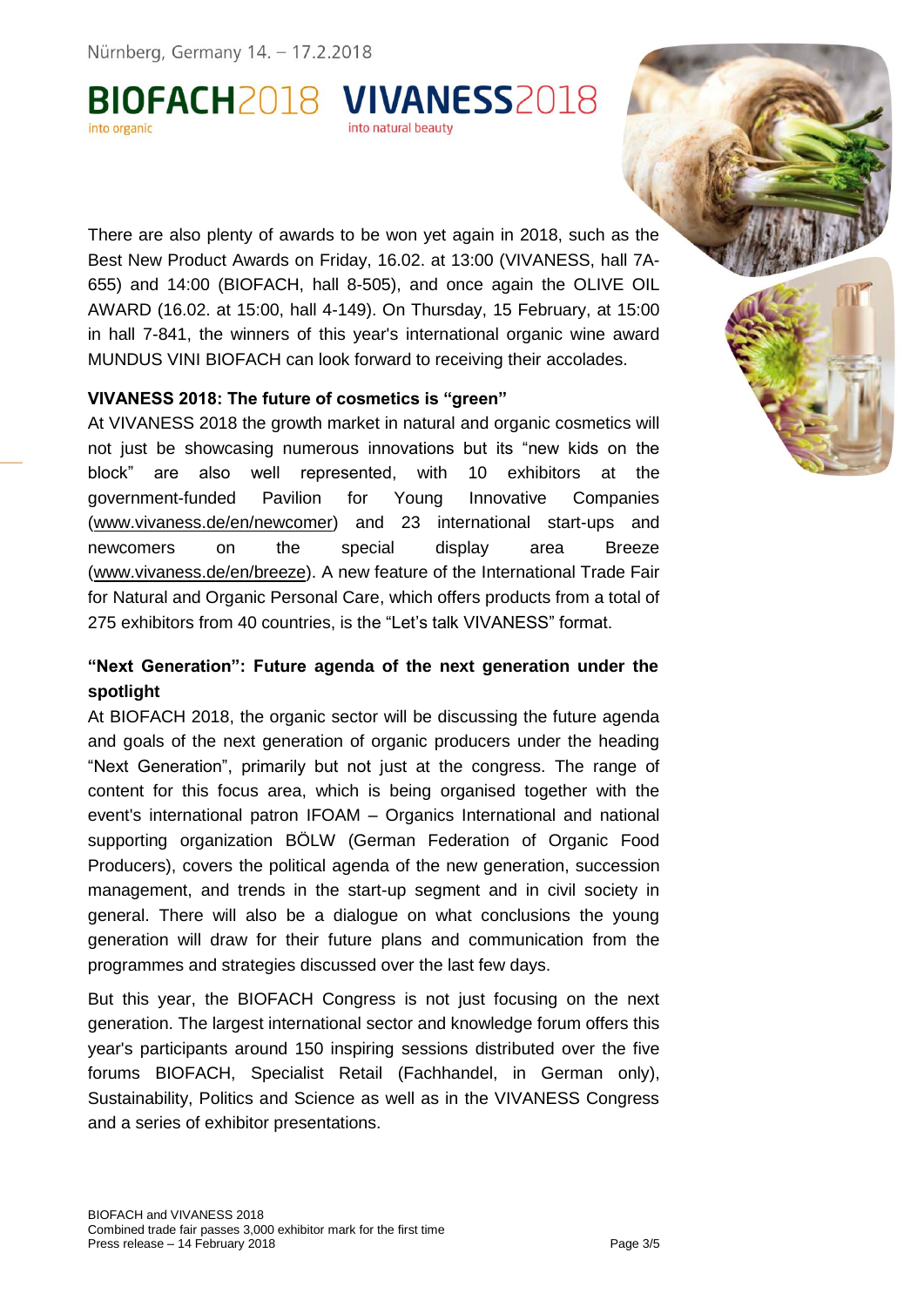BIOFACH2018 VIVANESS2018 into organic into natural beauty



Alongside the BIOFACH and VIVANESS Congress with around 8,000 participants, the Meeting Points "Specialist Retail", "Initiatives & NGOs" and "Generation Future" also facilitate knowledge-sharing and networking with experts.

As part of the special display area "Generation Future", the Organic Food Industry Research Award will once again be presented in 2018. The award ceremony will take place on 15 February at 15:30 in hall 9-565.

#### **Organic right from the start – the new special show on organic cultivation and breeding**

The new special show "Organic right from the start" will explore the issue of organic cultivation and breeding. The aim is to show what organic cultivation and breeding has achieved to date and what still needs to be done so that organic farming can maintain and further develop its independence in plant cultivation and animal breeding, i.e. varieties and breeds. The content of the special show is established by bioverita and brings together a large number of cultivation and breeding initiatives.

### **Premiere in South-East Asia: First BIOFACH SOUTH EAST ASIA**

In 2018, NürnbergMesse is establishing a trade fair for organic food in the ASEAN region for the first time. From 12 to 15 July, the international organic sector will gather at the IMPACT Exhibition Center, Nonthaburi, Bangkok, for the first round of BIOFACH SOUTH EAST ASIA.

#### **BIOFACH World**

NürnbergMesse has proven expertise in the field of organic foodstuffs. In February every year, the international organic sector gathers in Nuremberg at BIOFACH, the world's leading fair for organic food products. The comprehensive range of certified organic products on display shows their diversity – from fresh products like dairy and cheese, fruit, vegetables, dry products like grains and pulses, nuts and confectionery to beverages. The international patron of BIOFACH is IFOAM – Organics International, national supporting organization the German Federation of Organic Food Producers (BÖLW). An integral part of this world-leading fair is the BIOFACH Congress, a knowledge-sharing platform that is unique worldwide. With another six BIOFACH events in Japan, the USA, South